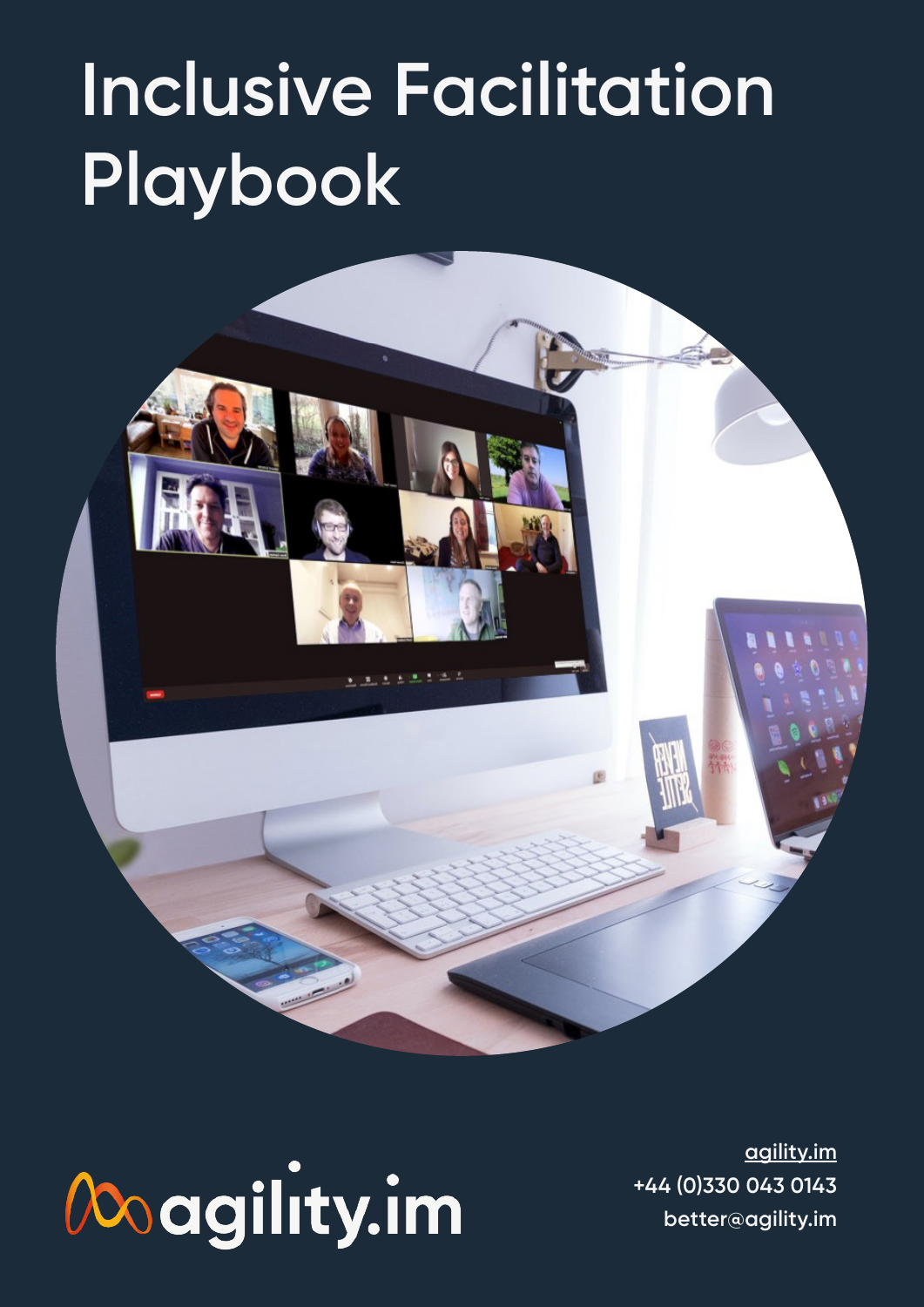



## **Table of Contents**

| <b>Principles of Inclusive Facilitation</b>   | 3 |
|-----------------------------------------------|---|
| <b>Before the Event</b>                       | 4 |
| <b>Facilitating the Event</b>                 | 5 |
| <b>After the Event</b>                        | 6 |
| Appendix A: Forms of exclusion to<br>consider |   |
| Appendix B: Observations to look out for 8    |   |
| <b>Appendix C: Facilitator interventions</b>  | 8 |
|                                               |   |

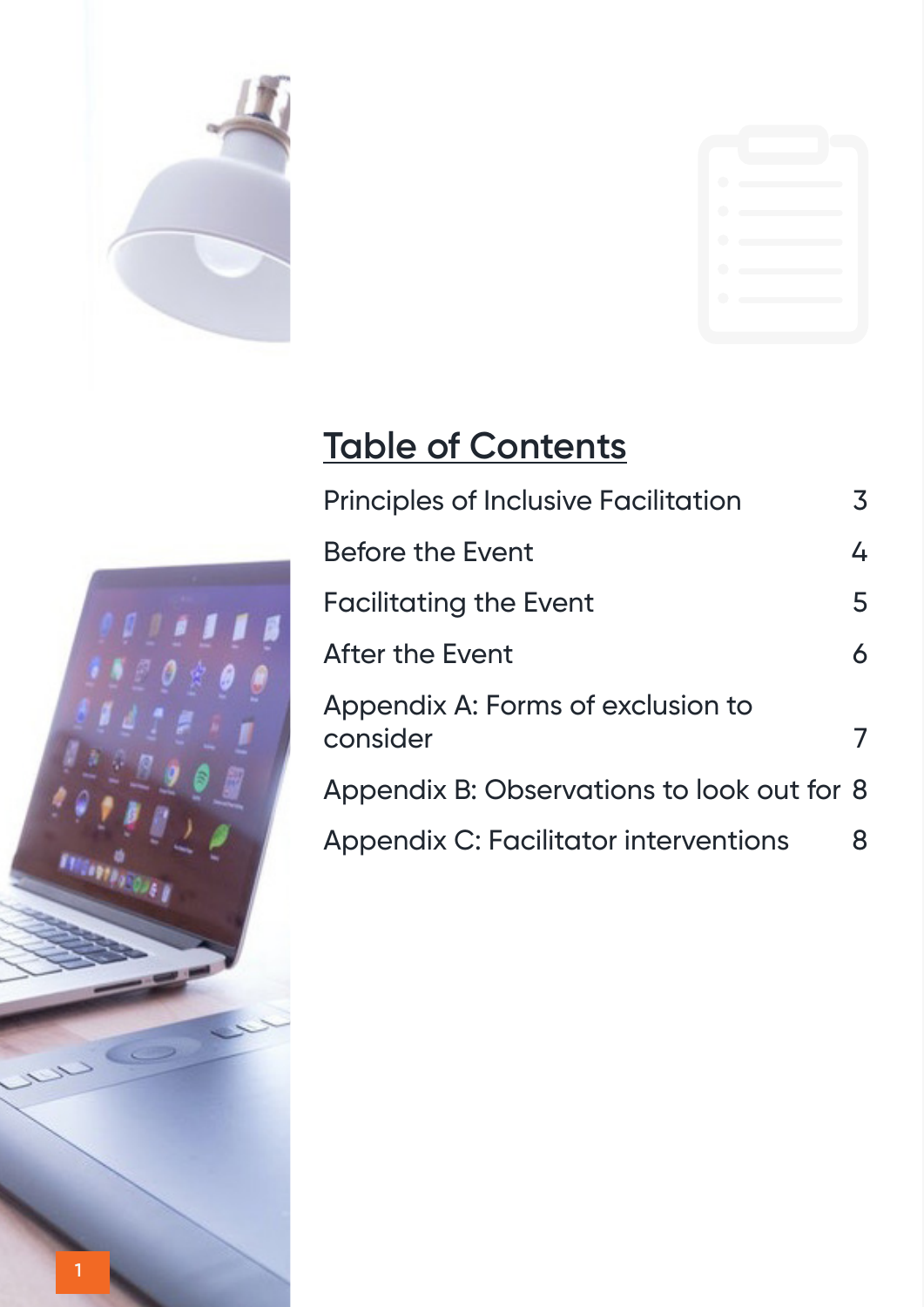The purpose of this playbook is to help facilitators to remove obstacles that prevent people from contributing during workshops, training, or meetings. Attendees of live training courses or workshops enter into an environment created by the facilitator. This environment will be more or less favourable to each individual, depending on factors including but not limited to:

- Privilege
- Equity
- **Accessibility**
- Awareness

In a workshop, this means that only a proportion of attendees actively engage, asking questions, challenging the ideas presented, and contributing their own ideas. Think of the last event you attended, either as a facilitator or participant. There were probably a few people that developed a habit of regularly chipping in, and others who didn't speak at all.



As facilitators, we have sometimes indulged in the view that we're providing professional training, and attendees need to take responsibility for their own outcomes. However, this is missing a trick. By making the workshop environment more equitable and putting systems in place to help identify and remove forms of exclusion, everyone benefits:

- Active attendees get to hear a wider range of ideas
- Less active attendees will connect more with the topic
- Facilitators will lead more interesting workshops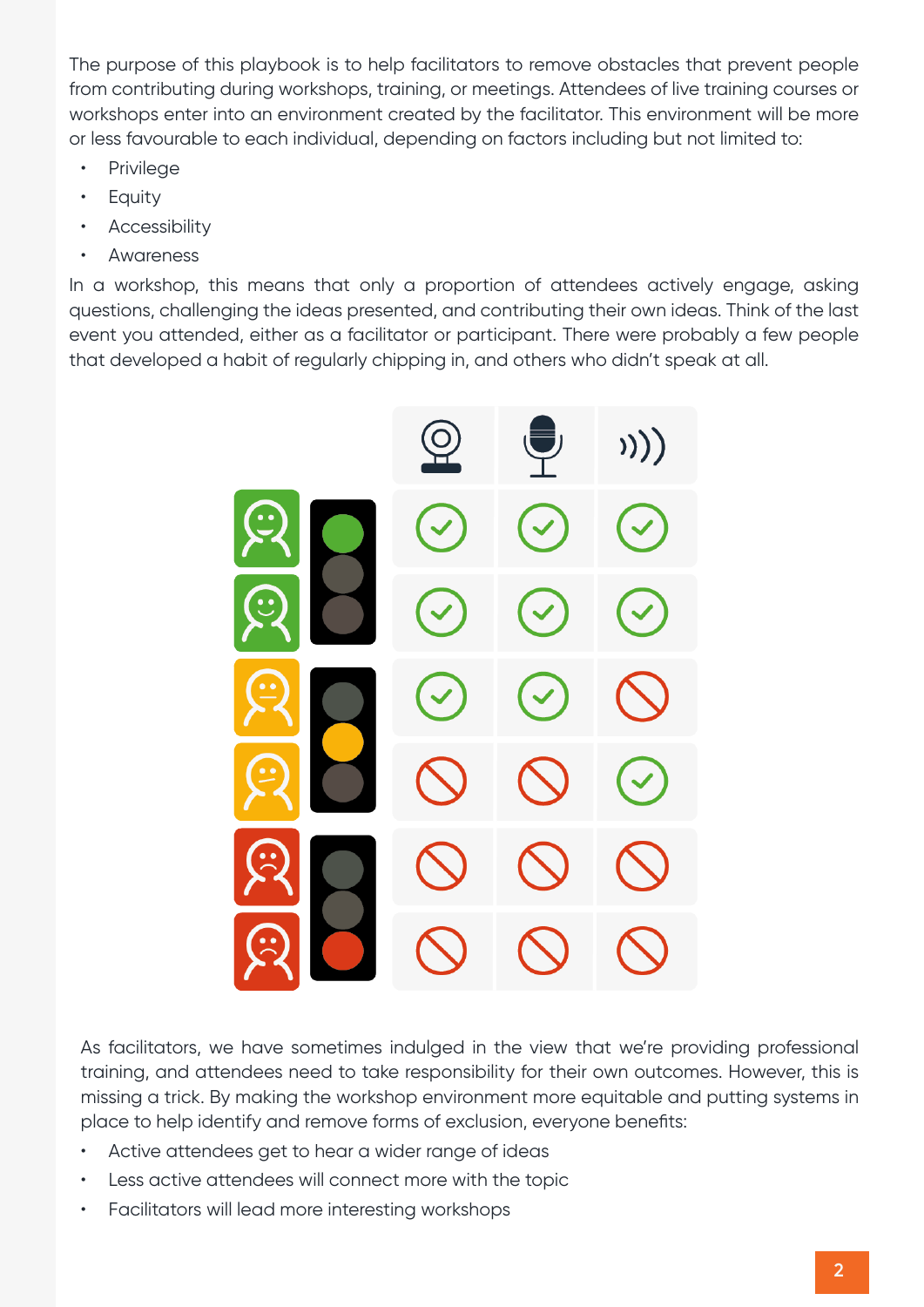## <span id="page-3-0"></span>**Principles of Inclusive Facilitation**

#### **Inclusivity is for everyone**

This sounds like an obvious statement, but Inclusivity can sometimes be viewed as a niche topic relating only to protected characteristics such as gender; LBGTQ+; race; disability; etc. It would be difficult to create a playbook that provided a comprehensive solution to everything, and even more difficult for a facilitator to put it all into practice. Given that everyone is unique, such checklists would fail because making a workshop accessible for one person would not necessarily make it accessible for the next person, even if they have similar needs. So this playbook will establish the mindset that every individual has a unique set of characteristics that may be well or poorly suited to an event you are facilitating. We establish the role of the facilitator as being accountable for removing forms of exclusion and barriers. Doing this means playing a more active role before, during, and after an event; developing awareness and skills to respond to specific needs.



#### **Nothing about us without us**

This phrase, borrowed from the disability rights movement, articulates the need to involve the people participating in an event in planning any accommodations. This is a powerful principle with applications beyond disability. Most people can recall a frustrating scenario where someone announced, *"We knew that you were coming and have decided to put this in place for you"*. Well-meaning event organisers might make assumptions, presumptions or stereotypes about what will be needed, only for these measures to miss the mark or even exacerbate problems. The solution to this is simple: **ask,** with open-ended questions. Build in the opportunity to ask the right questions of each group, with enough time to respond effectively.

#### **Effective event design**

While this playbook doesn't attempt to be a comprehensive manual for every inclusivity or accessibility adaption; there are some well-established patterns of good practice that can be built in to all events. We will suggest a top-five set of adaptions that you can apply to each stage in the delegate journey:

- Before the event
- Facilitating the live event
- After the event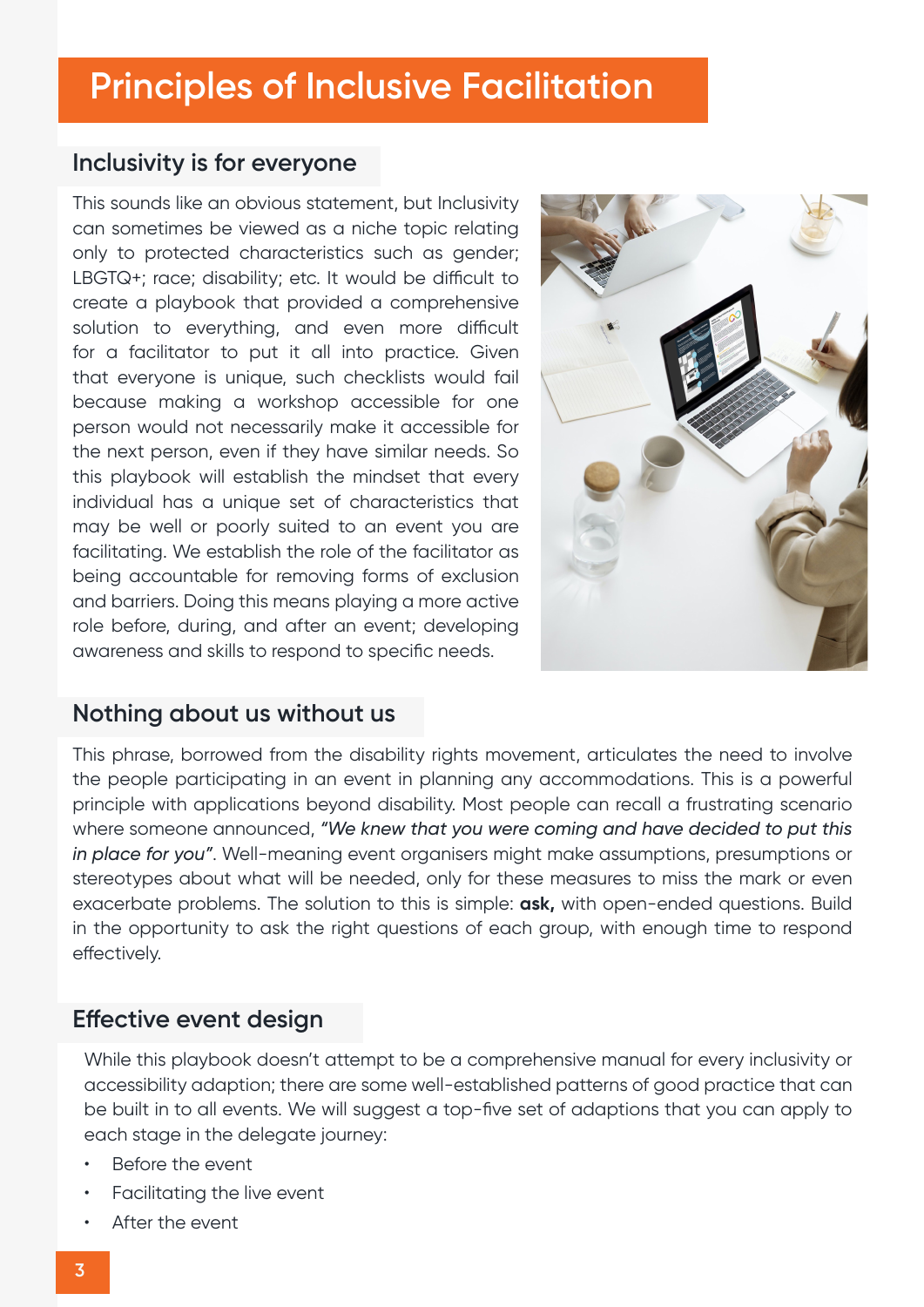## <span id="page-4-0"></span>**Before the Event**

Before the event is the time to identify the outcome you're driving for, and design the experience to create the best opportunity to reach that outcome. A clear outcome is a good foundation– for example:

- Making a plan for the week
- Getting aligned on a new initiative
- Teaching a topic or syllabus

With this objective in mind, an agenda and schedule can be created. Maximising the outcomes of the event can be achieved through good general design principles, combined with the opportunity to identify and implement specific accommodations.

#### **Top Four Inclusive Workshop Design Principles**

- **1. Accessibility Remove obstacles that prevent people joining and staying.** Online tools such as video conferencing and interactive whiteboards should all meet accessibility standards. In person locations should have physical access for all, be reachable, and meet a range of dietary needs.
- **2. Knowing what to expect Remove obstacles that may make people less willing to attend**. Sending out an agenda at least one week in advance will give people a chance to plan ahead. Make it open to all attendees to allow them the chance to decide if they want to attend and how they'll contribute if they do.
- **3. Group Size Remove obstacles that make people feel lost in the crowd.** The more people in the meeting, the harder it is for everyone to have their say, so consider small groups (4-8 people) where possible, using breakout rooms (physical or virtual) if needed.
- **4. Delivery styles and pacing Remove obstacles that make people disengage.** Design an agenda where people are not likely to get bored if something goes on for too long. Anticipate that people have different preferred learning styles. Switch between presentation, activity, breakout discussion, and other modes every 10-15 minutes. Take breaks every hour.

**Nothing about us without us -** The principles above establish a baseline of general good workshop design, especially for regular events such as training courses or planning sessions. A facilitator may systematically improve their chances of including a wider proportion of each specific group by asking **golden questions** in the runup to each session, especially if it is with a new group of people. This allows the group to collaborate on how a workshop should be run.

- How can this event be adapted to be accessible to you
- What immovable responsibilities do you have that we should be aware of? How best can we accommodate this for you?







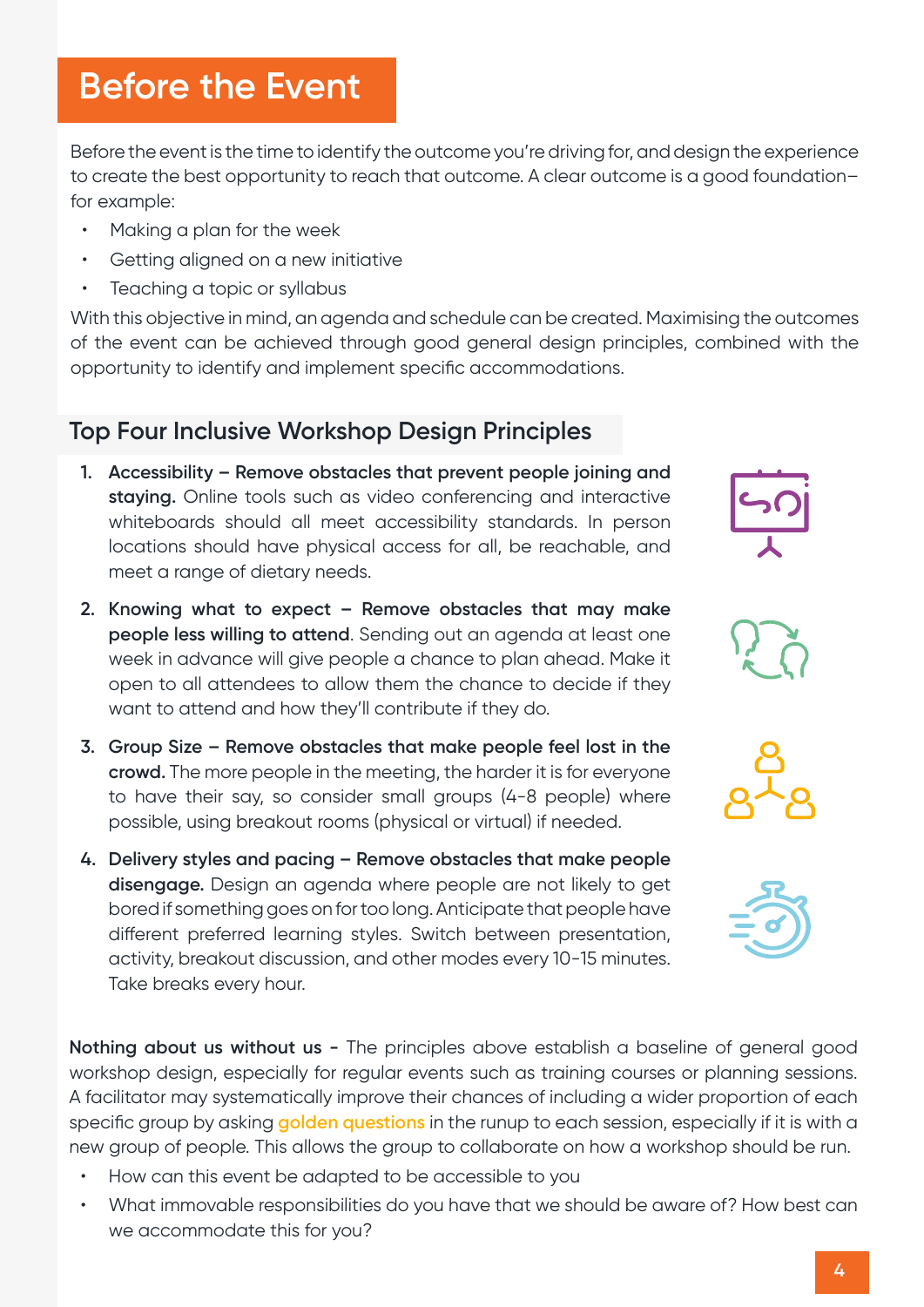- <span id="page-5-0"></span>• What can we do to help you make the most of this session?
- What would stop you from being fully involved?
- What support will you need to have the best experience?

Select or adapt these questions based on your knowledge of the group and context  $-$  eg a regular team meeting vs a public training course.

## **Facilitating the Event**

While facilitating a live event, the role of the leader is to create a healthy environment by establishing working agreements; and to respond to attendees as the event unfolds. Help attendees to understand the intentions of the event and its objectives, and establish yourself as a facilitator providing a service that can be adapted to their needs.

#### **Top Four Inclusive Live Facilitation Principles**

- **1. Working Agreements Remove obstacles to establishing a productive environment.** Spending a little time at the start to invite the group to say how they want to participate can pay dividends for the rest of the event. As a facilitator you can keep an open mind while nudging on common issues. For example, in a virtual session you might say "people tend get more out of these classes when webcams are on", without making it mandatory. If necessary you can remind the class of these agreements if things slip.
- **2. Adapt to the group Remove obstacles created by generic facilitation plans**. If a group is not responding well to an event, keep the objective of the session in mind and ask yourself how you might change things to help this group reach their objective. Be prepared to involve the group by describing what you think is happening, suggesting a way forward, and inviting suggestions. Calling out a problem often strengthens the groups perception that you are comfortable leading the event, which in turn helps attendees feel comfortable continuing to participate.
- **3. Don't tolerate inappropriate behaviour Remove obstacles arising from behaviour that excludes others**. As an event leader you are accountable for swiftly dealing with any behaviour that falls below modern professional conduct.
- **4. Check in with people Find out if any obstacles remain.** If you notice that someone isn't joining in, find an opportunity to check whether there is anything preventing them from doing so.



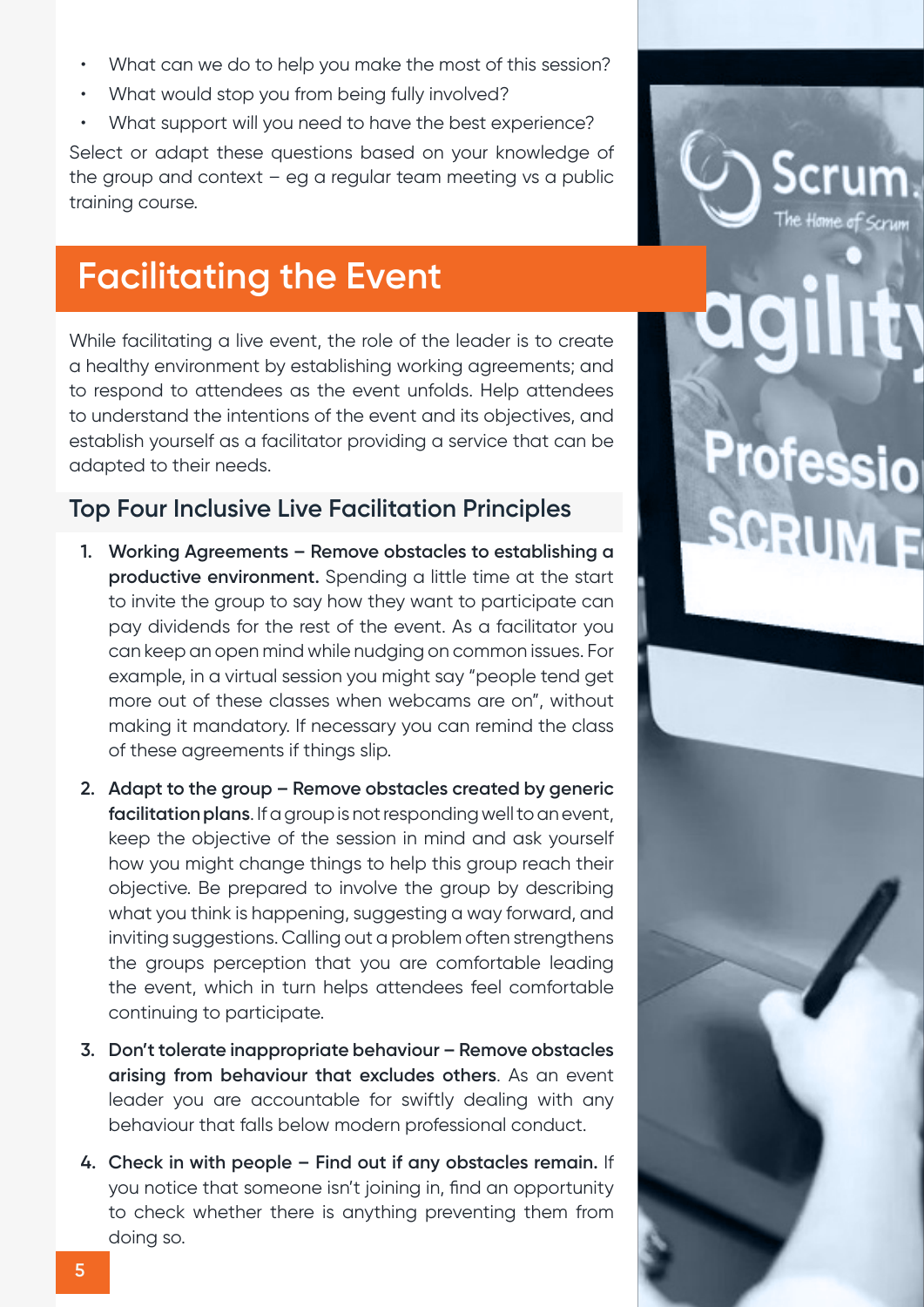## <span id="page-6-0"></span>**After the Event**

If there are actions or outcomes to be fulfilled after the event, remove obstacles in this part of the journey that might cause people to drop out or have a poor experience. As with running the event itself, this will be a combination of good event design, and responding to what happened in each specific event.

After the event is also an opportunity to seek feedback that can improve future events. Creating an active and deliberate feedback loop is important to increase the experience and intuition of a facilitator. Your experience of an event will differ from others, and if you don't get an attendee perspective, you will miss out on feedback that will enable you to improve. Feedback will also enable all of the elements of event design to be adapted.

#### **Top Four Inclusive Post-Event Inclusion Principles**

- **1. Clear, accessible information on next steps Remove obstacles to between attendees and the knowledge they need.** Send out clear instructions shortly after the event via a verified communications channel. If an event involves trying out a technique learned or taking an assessment, make sure there is useful follow-up information in a format everyone can use, as well as access to personal support if people have questions.
- **2. Ensure next steps are accessible Remove blockers to actions or assessments.** If attendees need to sit an exam or complete an activity, provide information on adaptations available such as language, extra time provision, or accessibility.
- **3. Provide reminders Remove blockers arising from inaction.** A quick reminder in the days or weeks after the event can nudge people into doing what they need to do, especially if there is a time limit on an assessment.
- **4. Seek feedback Remove blockers in this event from affecting future events.** Ask for feedback in a simple way that enables attendees to flag up anything that wasn't right. Make sure that feedback is actively reviewed and actioned.

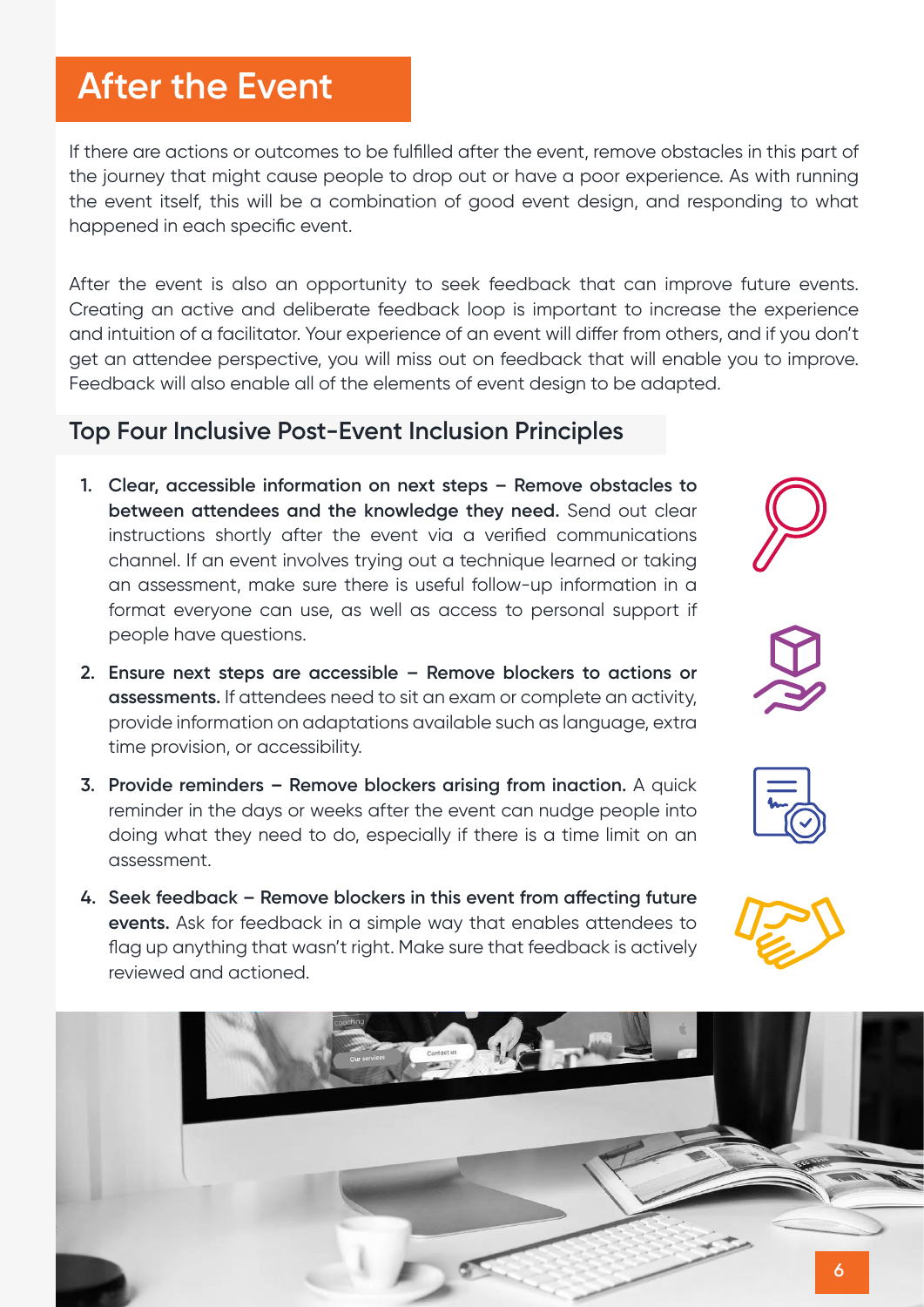## <span id="page-7-0"></span>**Appendix A: Forms of exclusion to consider**

#### **In-Person Issues**

- Physical access
- Food and beverage
- **Toilets**
- Mixed mode face to face with some online
- Using devices to take notes when instructor asks for devices to be put away

#### **Online Technology Issues**

- Tools such as Zoom with subtitles
- Ability to use Miro or Mural
- Accessibility
- Device type; screen size; number of screens; camera and audio equipment available to attendee
- Bad internet

#### **Communication Style**

- Language used
- Pronouns
- Presenters talking relentlessly / not allowing interjections or questions
- Introvert v Extrovert
- Preference for not sharing their image or their background via webcam
- Being "forced" to participate
- Different preferred learning styles: visual, text, lecture, exercises
- Not being listened to
- English not first language

#### **Content**

- Exercises being poorly explained leaving people unsure what to do
- Image diversity
- Avoid clichéd images of diversity such as black-and-white hands holding together or multicoloured puzzle pieces

#### **Attendee Context**

- Limited Knowledge compared to others in the group
- People might have other things to do that they couldn't get out of
- Relevance of topic to attendees role or interests
- Being "sent on a course" they see as a waste of time
- Home schooling / kids in background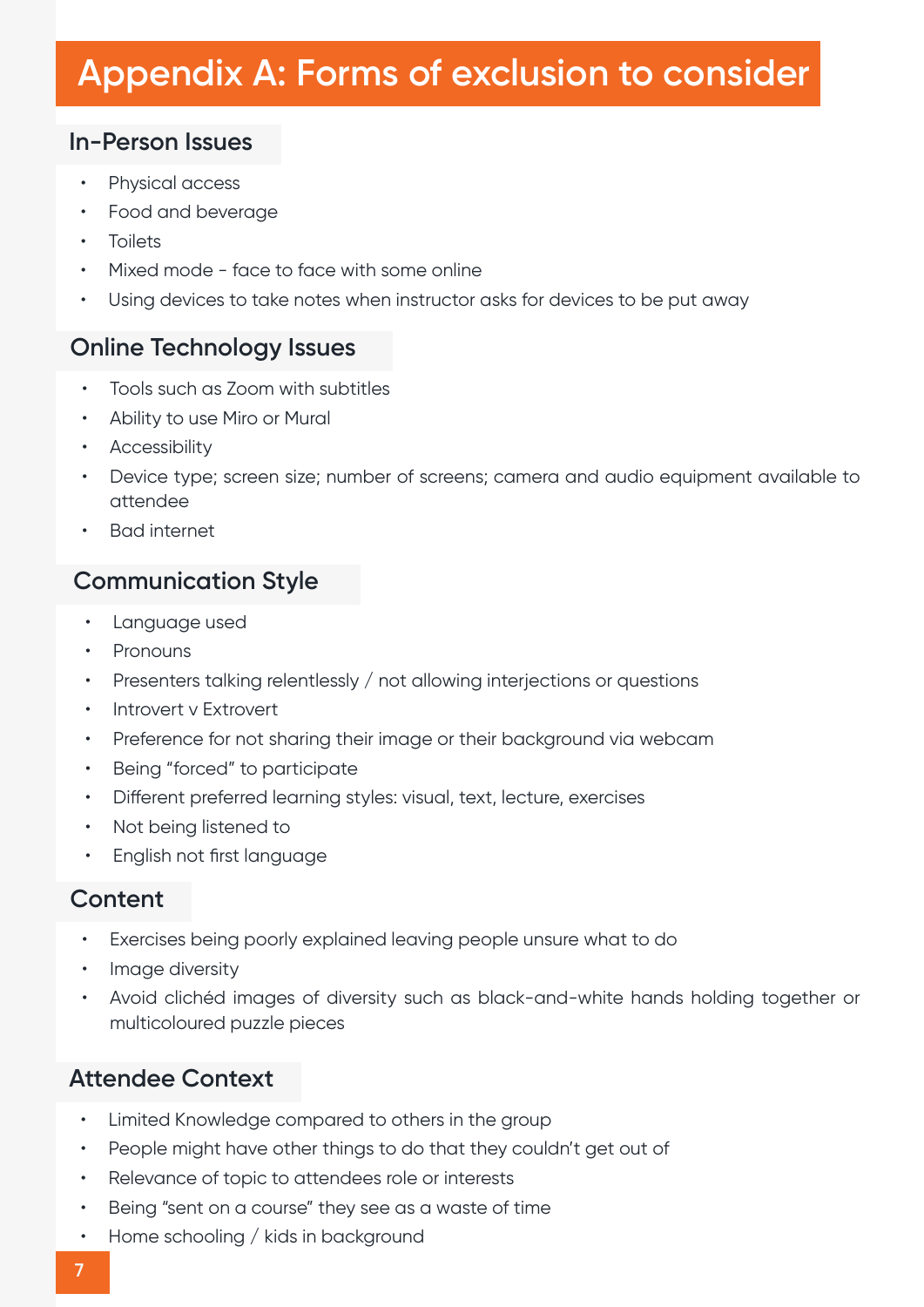## <span id="page-8-0"></span>**Appendix B: Observations to look out for**

#### **Observed Behaviours**

- **Defensiveness**
- Dismissive
- Discrimination, bullying , exclusion, harassment, victimisation
- Looking elsewhere during the call
- Dropping in and out of calls
- Being late after breaks
- sounding distracted
- looking distracted... eyes moving
- Not turning camera on
- Not offering any suggestions or participating in discussion
- Not talking or responding to group questions

## **Appendix C: Facilitator interventions**

#### **Content design**

- Make forms accessible [\(try The A11y Project\)](https://www.a11yproject.com/checklist/#forms)
- Pick accessible tools
- Use icons that don't all look male, etc [\(try The Noun Project\)](https://thenounproject.com)
- Diversity of images [\(try The Noun Project\)](https://thenounproject.com)

#### **Pre-course preparation**

- Give agenda and times before session
- Survey before the class starts
- Make the pre-reading as simple as possible
	- Simple call to actions
	- Highlight it
	- **Drip feed**

#### **Introductions and establishing ways of contributing**

- **Team Charters**
- Checklist at the start: Breaks, cameras, agreements etc
- "My preference as a trainer would be to see people"
	- But I understand that its not for everyone
	- How about cameras on just in the breakout group?
- Get people to rate themselves (without having to share)
	- How engaged do you intend to be in this session (scale of 1-10)